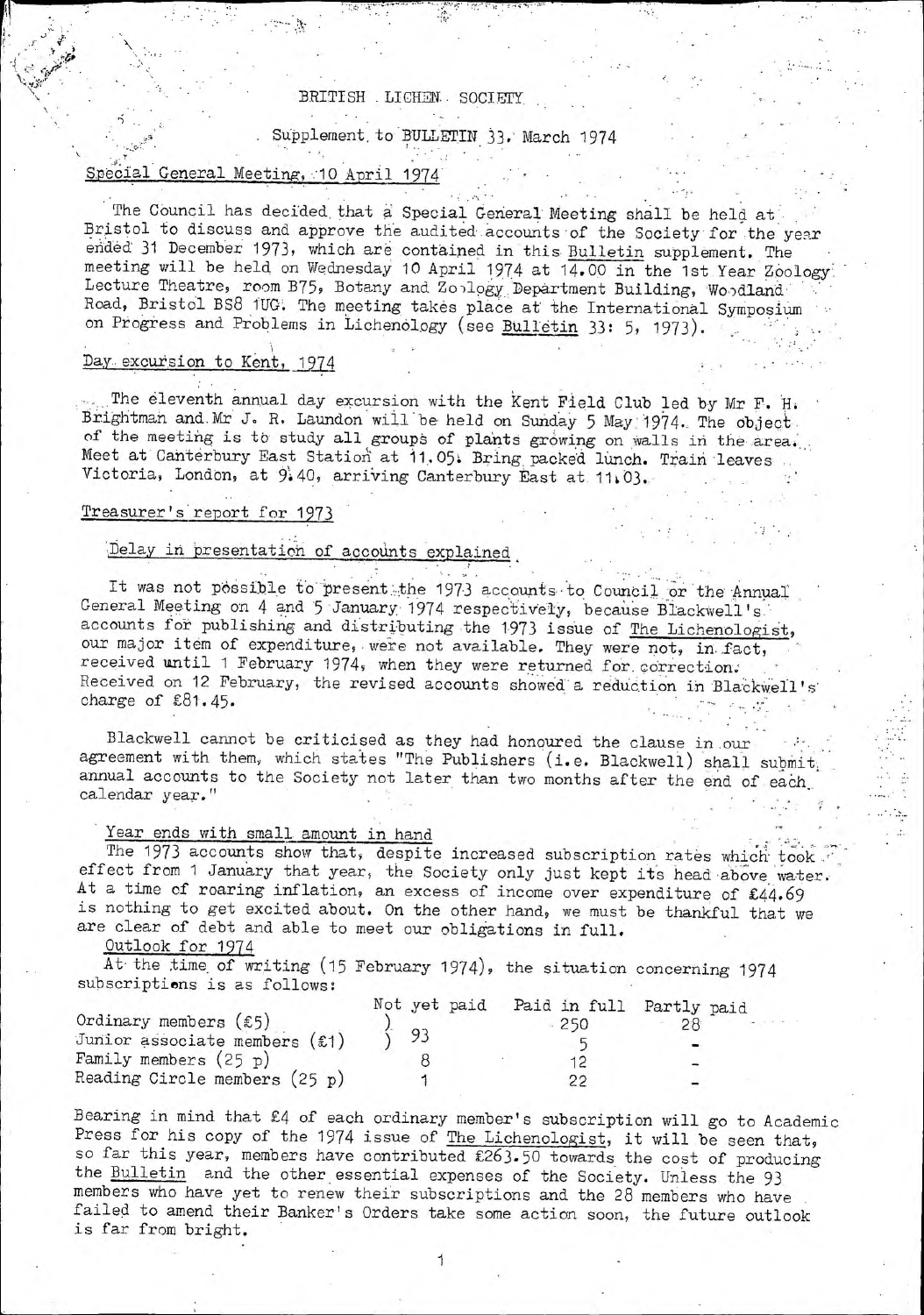Clearly, Council must ensure that expenditure is confined to that which is essential to the Society's continued existence.

Also, they must consider ways of encouraging more members to pay their subscriptions early in the year. Some societies impose a surcharge on payments made after 31 January. Others automatically delete members whose subscriptions are not received by 31 January. Certainly we cannot go on indefinitely mailing the Bulletin to people who have no intention of renewing their subscription but who lack the simple courtesy of informing the Society of their resignation.

Members can help by promoting the sale of back issues of The Lichenologist, check-list, and other publications of the Society. Also, of course, by trying to enrol new members.

The answer to our problems will not always be found by continually raising the subscription. Enthusiasm, economy and co-operation must all play their part.

May I end by thanking all those loyal and'co-operative members, who'do pay their subscriptions on time, amend their Banker's Orders promptly, and generally lighten the Treasurer's burden. May I appeal to the others to kindly remember that the Treasurer, like all other officers and Council members, is a Volunteer (no expenses of any kind!), working in his spare-time. A few words on a postcard, indicating a resignation or change of address, can save him much wasted effort and the Society much unnecessary expense. The Treasurer is also, by the way, the Publications'Officer. In 1973 he packed and posted more back issues than Blackwells! And the brown paper, string, etc. did not cost the Society one single penny.

> S. A. MANNING ... Honorary Treasurer

o

•5N */■r^r*

'i

#### Distribution maps to be published

The following distribution maps of British lichens are to be published shortly and records not already submitted to the Mapping Recorder- or the mappers concerned would be appreciated by Mr P. W. James, Department of Botany, British Museum (Natural History), Cromwell Road, London SW? 5BD, by 15 April 1974 so that they may be as complete as is possible;

 $\overline{c}$ 

Anaptychia leucomelaena Cyphelium notarisii Cyphelium tigillare Lobaria pulmonaria Parmelia elegantula. Parmelia laciniatula Sclerophyton circumscriptum Teloschistes flavicans

Cyphelium inquinans Cyphelium sessile Lecanactis premnea Parmelia britannica Parmelia exasperatula Pertusaria coccodes Teloschistes chrysophalmus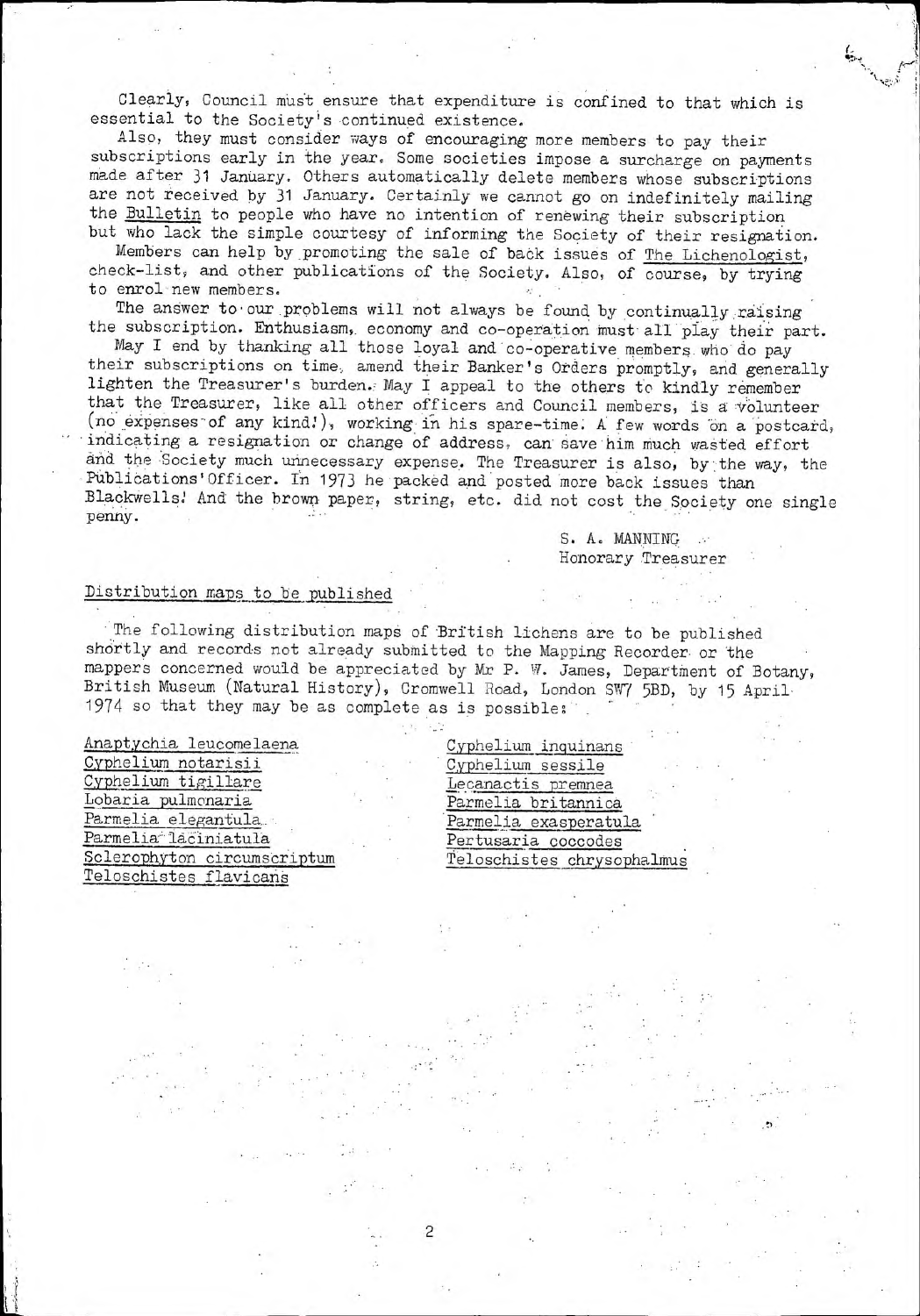## **BRITISH: LICHEN SOCIETY**

# **YEAR ENDED,31 DECEMBER,** 1973

| REVENUE                            | £.p      | COSTS                                       | £.p      |
|------------------------------------|----------|---------------------------------------------|----------|
| 1973 non-member subscriptions      | 714.82   |                                             |          |
| Sales of back issues               | 158.23   | Cost of producing Vol.5 Pt.5/6              |          |
| Sales of offprints                 | 159.50   | incl. offprints & despatch<br>General costs | 1822.79  |
| Advertisement (Athlone Press)      | 13.50    |                                             | 55.15    |
|                                    |          | Blackwell's charge at 7 1/2p<br>per member  | 28.58    |
|                                    |          | Commissions to Blackwell's:                 |          |
|                                    |          | 20 p.c. non-member subscrip-                |          |
| Owing to Blackwell's (Trans, to    |          | tion                                        | 142.96   |
| Income & Expenditure A/c)          |          | 25 p.c. sales of back issues                | 39.56    |
|                                    | 1106.79  | 40 p.c. sales of offprints                  | 63.80    |
|                                    | £2152.84 |                                             | £2152.84 |
|                                    |          |                                             |          |
| INCOME & EXPENDITURE ACCOUNT       |          |                                             |          |
| INCOME                             |          | EXPENDITURE                                 |          |
| Canadian subscription A/c          | 46.28    | Balance of Publication A/c                  |          |
| Subscriptions (Main A/c)           | 1130.13  | above                                       | 1106.79  |
| Reading Circle subscriptions       | 4.75     | Stationery                                  | 15.52    |
| The Lichenologist sales            | 164.27   | Duplicating                                 | 11.69    |
| Dahl's keys                        | 1.30     | Postages                                    |          |
| Duplicated keys                    | 5.79     | Telephone calls                             | 97.45    |
| Check lists                        | 10.43    | The Bryologist                              | 0.53     |
| The Bulletin                       | 4.25     | Audit Certificate                           | 10.79    |
| Interest on Deposit Account        | 56.00    | The Bulletin production                     | 0.25     |
| Sale of print.                     | 0,40     | Council for Nature subscription             | 100.34   |
| Brit. Mycol. Soc. publication      | 0.55     | Biological Council subscription             | 5.00     |
| $_{\rm Pd}$                        | 1.50     | Int. Mycol. Assoc. subscription             | 2,00     |
| Adjustment on currency conversion  | 11.73    | Loss on A.G.M. tea                          | 10,00    |
|                                    |          |                                             | 2.97     |
|                                    |          | Addressograph plates<br>Sales refunds       | 1.78     |
|                                    |          | Revue Bryol, et Lich.                       | 1, 25    |
|                                    |          | EXCESS OF INCOME OVER EXPENDI-              | 26.33    |
|                                    |          | TURE                                        | 44.69    |
|                                    | £1437.38 |                                             | £1437.38 |
|                                    |          |                                             |          |
| WORLD WILDLIFE FUND GRANTS ACCOUNT |          |                                             |          |
| INCOME                             |          | PAYMENTS                                    |          |
| Grant received                     | 500.00   | Grants authorised by Council                | 250,00   |
|                                    |          | Balance at Bank                             | 250.00   |
|                                    | £500.00  |                                             | £500.00  |